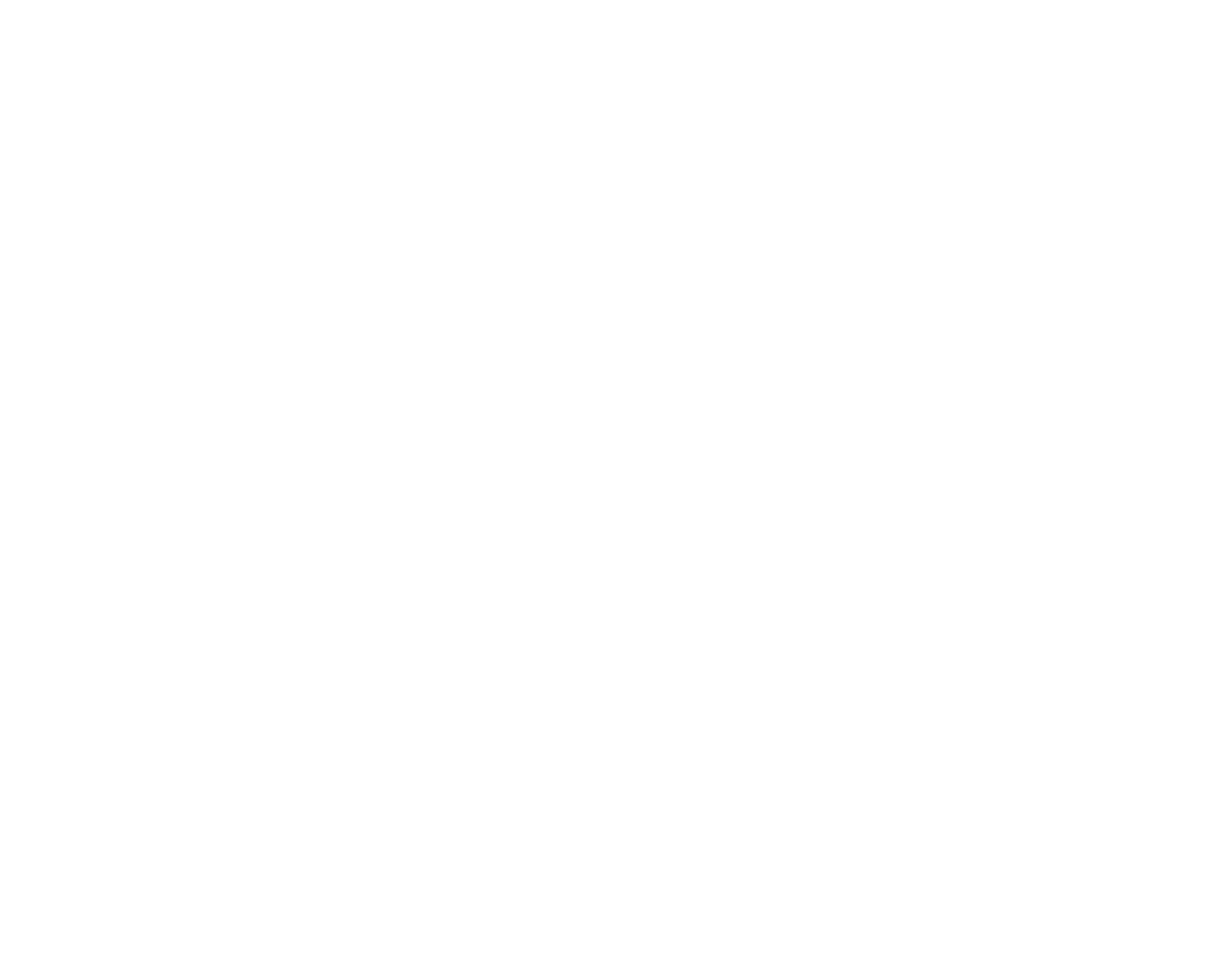# **Contents**

| Foreword by CrimethInc. $\ldots \ldots \ldots \ldots \ldots$ | 5  |
|--------------------------------------------------------------|----|
| Translators' Introduction                                    | 5  |
| Echoes of the Free Commune of Barbacha $\dots\dots$          | 14 |
| A Tradition of Insubordination and Autonomy                  | 15 |
| The Shutdown of the <i>Daïra</i> and Its Replace-            |    |
| ment by the Open General Assembly.                           | 17 |
| The Autonomy of Struggle and the Struggle for                |    |
| Autonomy                                                     | 20 |
| And What if the People's Assembly Com-                       |    |
| pletely Replaced City Hall?                                  | 29 |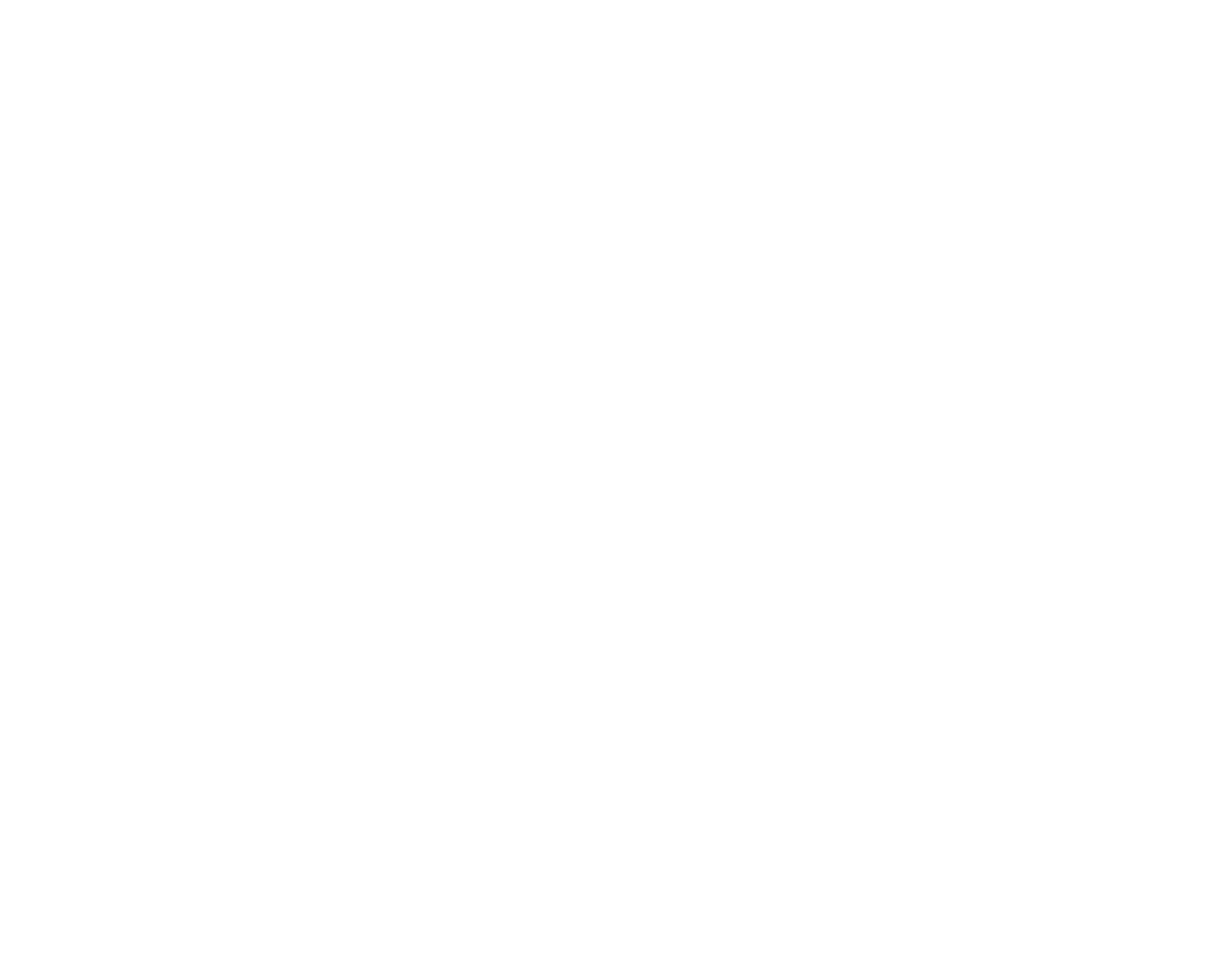that…' and at the end there's nothing. These people are only interested in power and money."

Confronting the state and capitalism that are ravaging its territory and very existence, the people of Barbacha lead a continuous struggle for a dignified life. Through the practices of mutual aid and collective resistance, they invent an emancipated society on an everyday basis. Like others before them, notably in Chiapas, they do not attempt to take state power but to dissolve it, along with capitalism, via federated self-organization in communes. Like the Zapatistas, they know that solidarity is a weapon when coordinated struggles come together.

This is the welder's conclusion: "We have to fight where we are. If everybody fights together, in France, in Morocco, here… we can improve things." And as the elderly Da Taïeb tells us, "Alone, the residents of Barbacha won't be able to throw this out. So we are trying to create a great movement, a bulldozer, to destroy it."

## **Foreword by CrimethInc.**

The autonomous region of Rojava has gained international visibility as a beacon of struggle against the Islamic State and other forms of autocratic power, an experiment in which many anarchists are currently participating. Yet Rojava is not the only region in which a struggle for self-determination has expanded to open a path towards total liberation. In north Africa, in the region of Kabylia, an ethnic minority oppressed by racism and state oppression has initiated in a series of revolts comparable to what the Kurds have accomplished in Rojava and the Zapatistas in Chiapas. Throughout decades of struggle, they have established zones of autonomy and built bridges to others in revolt, in hopes of bringing about "a genuine emancipatory social revolution." Read on to learn about this underreported struggle.

## **Translators' Introduction**

*By Michael Desnivic and Habiba Dhirem-Kasper.*

This translation has allowed us to share a recent resistance movement that, until now, was completely unknown to English-speaking countries and still largely unknown outside of Algeria. The author, a French writer, filmmaker and documentarian, Matouf Tarlacrea, was very happy to see its release into English. In 2014, he traveled to a commune called Barbacha in northern Algeria with some friends for two days and collected personal stories and documents to present "Échos de la Commune libre de Barbacha" as both an article and short documentary video. Matouf's specialty is primarily in resistance movements around the world. His grandparents are from northern Algeria and he currently lives in Toulouse, France and is active in supporting CREA (*Campagne de Réquisition, d'Entraide et d'Autogestion* or Requisition Campaign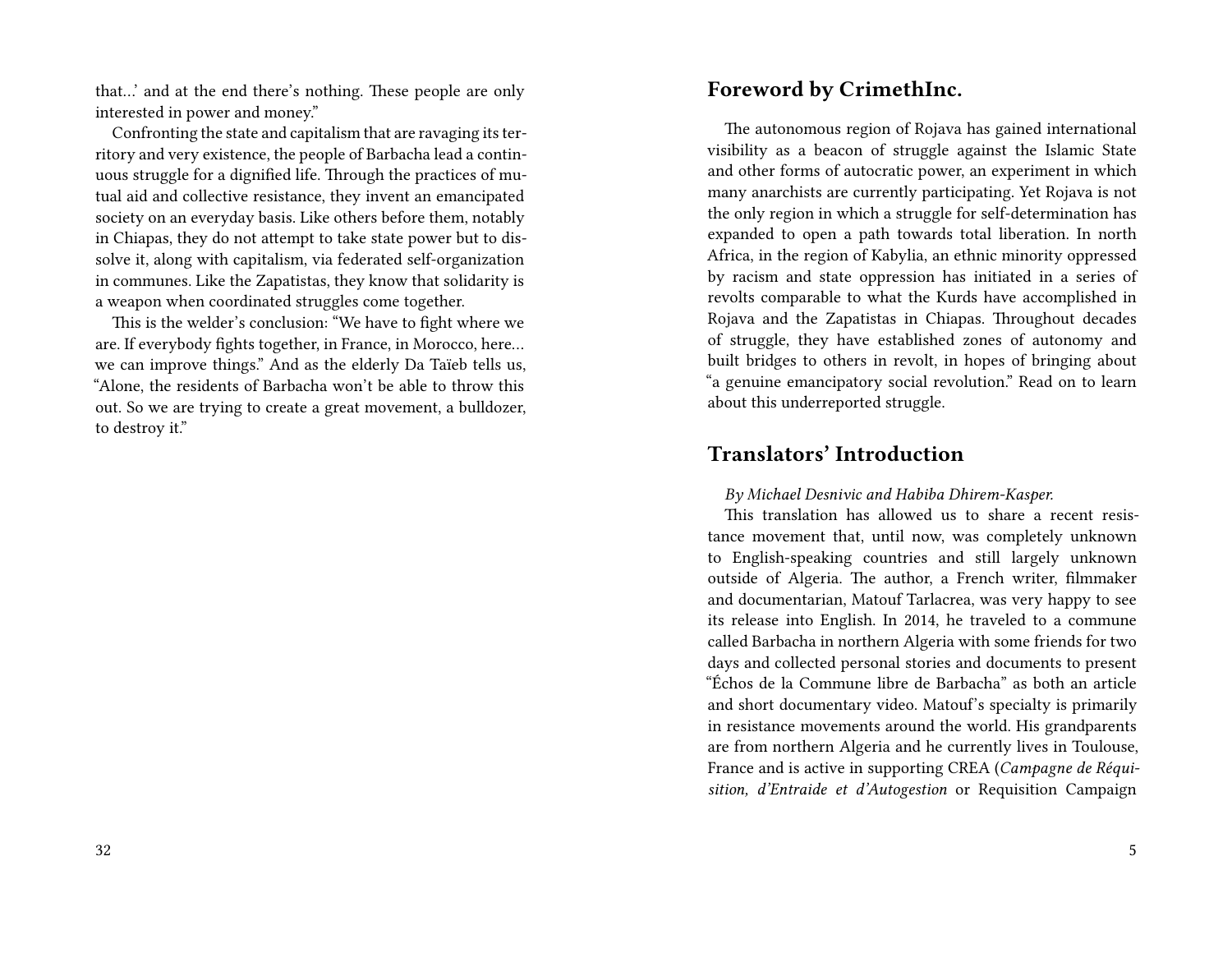for Mutual Aid and Self-Management), a squatted communal building inhabited by people of various ethnic and cultural backgrounds united under one common banner: **the total and complete rejection of all authority**.

Kabylia or Kabylie is a region in northern Algeria just east of the country's capital city Algiers, inhabited primarily by the indigenous Kabyle people. Outside of Belgium and France, Berbers and Kabyles are fairly unknown to Westerners: Algeria and all of North Africa are imagined to be exclusively populated by Arabs. The Kabyle people are an ethnic division of the Berbers, among many other Berber ethnic groups. Most Kabyles and other Berber ethnic groups currently speak Arabic, Algeria's official language, as well as regional Berber dialects; French, introduced via colonialism, is also common, especially in business and education.

Who are the Berbers? They are the original inhabitants of North Africa (Algeria, Egypt, Libya, Morocco, Tunisia) and parts of West Africa (Burkina Faso, Mali, Mauritania, Niger). But they did not *call themselves* Berbers: like the names of most indigenous peoples (e.g. "Indians"), this name was given to them by invaders. It comes from the Greek word *barbarous* and the Latin cognate *barbarus;* root of "barbarian," originally denoting a person with a primitive civilization. The original inhabitants of this region called themselves *Imazighen,* which roughly translates to "free people," known individually as *Amazigh* (masculine) and as *Tamazight* (feminine), who speak the *Tamazight* language. Their land was known as *Tamazgha,* renamed the "Maghreb" by the Arabs. In Antiquity, the people of this land had close relations with Ancient Greeks and Romans.

whom we meet in February 2014, sums up his strategy. "We have to completely destroy the Algerian system. It's not just about Bouteflika,<sup>15</sup> his ministers or his *walis*: the state must be completely destroyed. Only generals live well in Algeria, the people have nothing. Rich state, poor people! This is why the people revolt. To take back our rights. Because there is a way! This is *hoggra.*<sup>16</sup> Look! A Member of Parliament gets 35 million dinars per month or more, plus an international passport, while any other employee in the commune makes only 15,000 dinars! […] We are protestors and we wish for other marginalized people like us come to our aid, that we all unite, that we help one another."

He is interrupted by a friend, "What interests us is not the elections, but in assembling together […] to struggle against this system."

The reflection on the elections and the political parties has effectively evolved amongst the residents of Barbacha who have invented a way to manage themselves and their own lives. The position of the welder we met is clear: "The political parties, I don't like them. Because with parties, you raise a person up, and once they're at the top, 'the king is dead, long live the king'—it's always been like that. Because I have spent a long time in political parties, they don't interest me anymore. Because as soon as someone is at the top as a Member of Parliament or a mayor, once he goes up, that's it, you never hear from him again, and then the day he needs the people, he comes back, he whines. 'We're going to do this, we're going to do

As with many ancient people, contact with outside cultures alternated between friendship and hostility, with the Berbers playing the roles of both conquerors and conquered. Their contribution to the developing cultures of Antiquity and the Middle Ages has left a mark on African and even European culture

<sup>&</sup>lt;sup>15</sup> Abdelaziz Bouteflika, current President of Algeria, in power since 1999. *—Trans.*

<sup>16</sup> In the Algerian Arabic dialect, the word *hoggra* (also spelled *hogra*), often translated as "oppression," means having one's rights denied to them, being cheated, exploited, humiliated, or scammed by a ruler, authority figure, or government. The term was used frequently during the Arab Spring in Algeria. One conducting *hoggra* is known as a *haggar. —Trans.*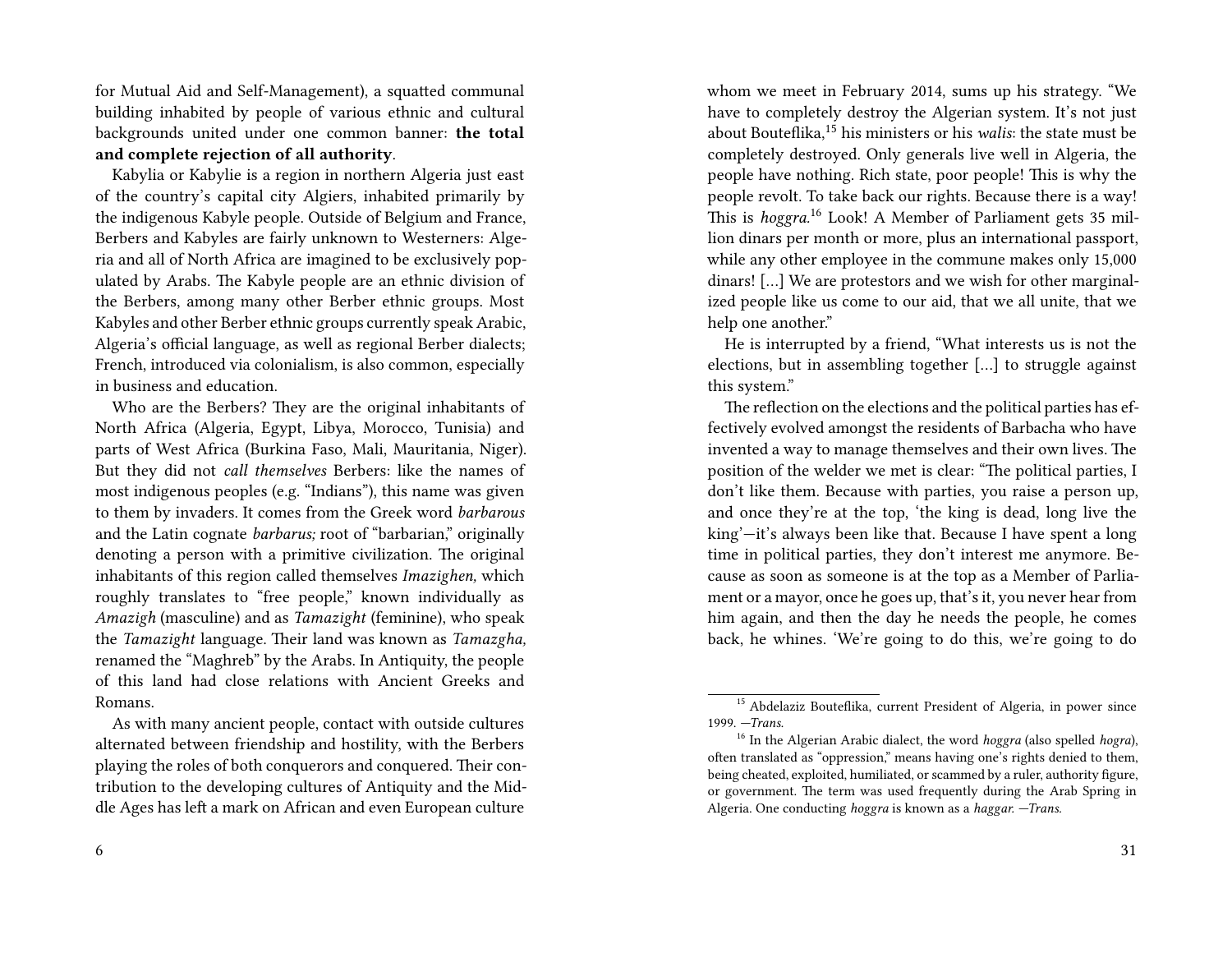peaceful and refined in wise judgment. In any case, the General Secretary was allowed to use it whenever the necessity arose. By default, each one of us will assume responsibilities. […] We are neither terrorists nor are we cowards. We are the planners of adventures and are consciously organized with the single goal of allowing our commune to have its part in development and that our proud people have the means to assume their full duty to contribute to the veritable liberation of our dear country, Algeria, and so that it can contribute to the construction of a universal project that can liberate all of humanity.

A city hall, even if it's far-left and sincerely engaged with its residents, cannot do anything that can radically change the lives of people. It would remain a manager, a hierarchy, a link in the network of the powers of the state and capital. It may represent the people, but it is not the people. Mayor Saddek Akrour summarized the role attributed by the state to the PST while in office during the preceding mandate: "We suddenly found ourselves in a feedback loop of public finances between oil profits and private enterprises."<sup>14</sup> In this context, and since the basic demands for the economic development of the commune were not carried out, a growing number of the residents are conscious of the fact that the Assembly should not just be reduced to a tool only for struggle, but that it could become a structure of political, economic, and permanent social selforganization.

By the end of the month of December 2013, the state still had not satisfied the demands that the OGA had presented in exchange for the return of the leader of the *Daïra.* Those in the camp that think that the People's Assembly should completely replace all forms of State power are again reassured. Da Taïeb, (for example, historians suspect St. Augustine may have been an ethnic Berber). More recently, Situationist International cofounder Guy Debord noted in his 1955 article "Introduction to a Critique of Urban Geography" that the term "psychogeography" was coined by "an illiterate Kabyle" he and his friends had known.

Algeria has a rich history of revolt against the various forms of oppression and tyranny that have menaced it, including French colonialism and theocratic autocracy. Algerian-born Albert Camus noted the immense racism the Kabyles experienced through socioeconomic exclusion, extreme poverty and famines instigated by the French settler-colonialists in his essay "Misère de la Kabylie." In *We Are Imazighen,* Fazia Ailel states, "Berbers were denounced as a creation of France" as a means to intensify discrimination from the dominant Arab ethnic group. Generation after generation has resisted this racism. The struggles against discrimination and colonialism led to struggles against other forms of oppression as well. As is to be expected, throughout history, revolutionary attempts in Algeria to overthrow dictatorial systems of colonization and, later, state bureaucracy have consistently been co-opted by various "liberators" attempting to secure power for themselves via political, economic, military, or religious leadership roles. This is as true on the African continent as it has been in Europe and Asia.

Kabyles in particular have a long, vast history in avoiding authority and hierarchy, rejecting French colonialism and bureaucracy, by implementing local village assemblies; government in itself has mostly been alien to them. In his 1902 book *Mutual Aid,* Peter Kropotkin noted the rejection of authority that seemed to be imbedded in Kabyle culture.

The Kabyles know no authority whatever besides that of the *djemmâa,* or folkmote of the village community. All men of age take part in it, in the

 $^{\overline{14}}$  Interview in Paris, 2008.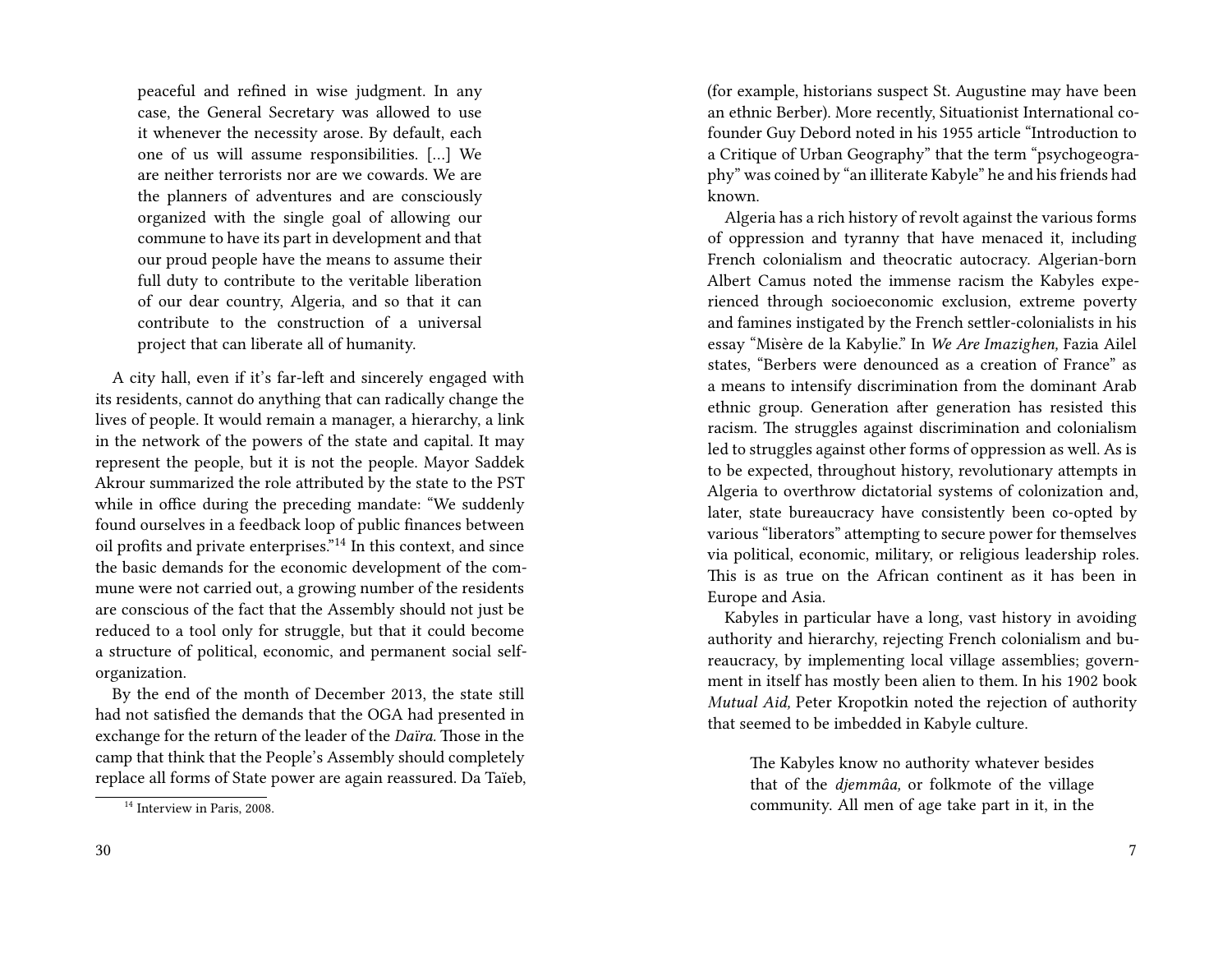open air, or in a special building provided with stone seats. and the decisions of the *djemmâa* are evidently taken at unanimity: that is, the discussions continue until all present agree to accept, or to submit to, some decision. There being no authority in a village community to impose a decision, this system has been practiced by mankind wherever there have been village communities, and it is practiced still wherever they continue to exist, i.e., by several hundred million men (sic) all over the world.

#### He adds:

Mutual support permeates the life of the Kabyles, and if one of them, during a journey abroad, meets with another Kabyle in need, he is bound to come to his aid, even at the risk of his own fortune and life; if this has not been done, the *djemmâa* of the man who has suffered from such neglect may lodge a complaint, and the *djemmâa* of the selfish man will at once make good the loss. We thus come across a custom which is familiar to the students of the mediaeval merchant guilds. Every stranger who enters a Kabyle village has right to housing in the winter, and his horses can always graze on the communal lands for twenty-four hours. But in case of need he can reckon upon an almost unlimited support. Thus, during the famine of 1867–68, the Kabyles received and fed every one who sought refuge in their villages, without distinction of origin. In the district of Dellys, no less than 12,000 people who came from all parts of Algeria, and even from Morocco, were fed in this way. While people died from starvation

dum worthy of a real people's direct democracy, unknown anywhere else," stated Communiqué No. 32 of December 6, 2013.

The struggle doesn't budge. However, the demands directed to the State and public powers for the shutting down of judiciary pursuits, the dissolution of the PCA, and the funds destined to develop the commune are all unsuccessful. More radical perspectives emerge among the population.

### **And What if the People's Assembly Completely Replaced City Hall?**

The battle for new elections and to establish a "legitimate" city hall comes with numerous concessions. It begins with the return of the gendarmerie, although it would be kept out of the commune and will avoid all conflict. Mabrouk says that the State justifies the reinstallation of the gendarmerie as a measure to protect the population against "terrorism." Additionally, Da Elhamid tells us that not very long ago, the gendarmes would have arrested us for having our discussion. "Nothing has changed, it's still the same system. Because even the gendarmes [might as well be] colonial gendarmes," he says.

The reinstallation of the gendarmerie is not the only concession. The residents that are in favor of having new elections plan also to give the House of the People back to the PCA as a measure of goodwill. This is summarized in Communiqué No. 30:

If the logic of appeasement and advancement moves toward the final unblocking of this conflict, and the return of the meeting place (the Axxam n Caâb) to the Commune (nobody questions its character as a communal good) can help reinforce this dynamic, we are ready for this. However, the public powers must know that it's because of this meeting place that the movement has remained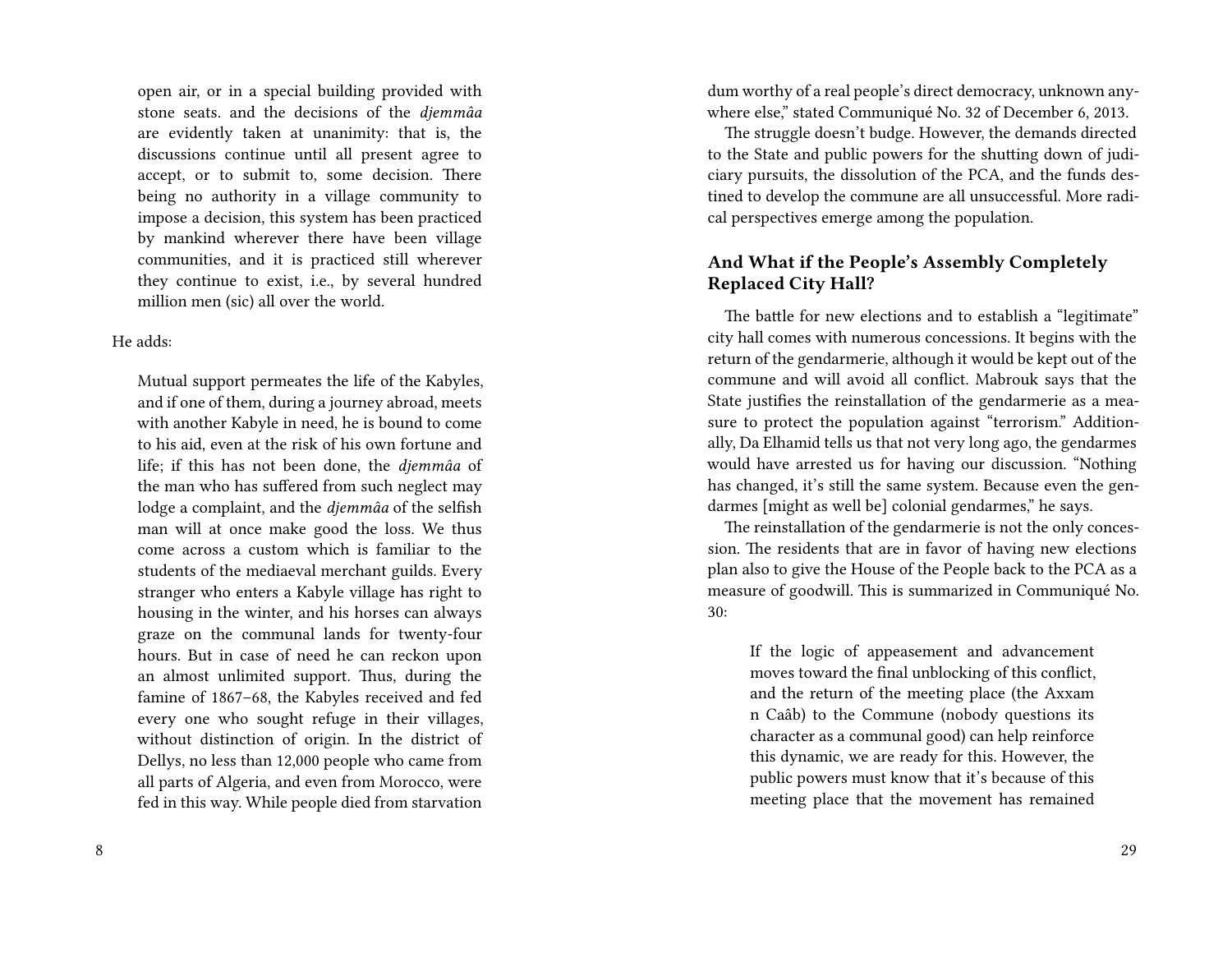crowd. However, the Assembly decided in favor of a concession: the reopening of city hall.This is as much about managing "current affairs" as much as it is of "the critics."

During the summer, the *Wilayah* blocks all power of signature from the General Secretary—the only finances it leaves at his disposable are for "a closure," destined to protect the *Daïra* as well as the means to reinstall the gendarmerie. The General Assembly challenges the unwillingness of the *Wilayah,* stressing the fact that the population has accepted making concessions (notably, the reopening of city hall). In the "Appeal of September 21," the OGA thus denounces: the reduction of communal services to a strict minimum; the fact that communal workers were receiving their payments bit by bit, and, if they're lucky enough to receive them, months late; the refusal of the *Wilayah* to approve the budget of 2013 (which stifles the communal treasury); the shutdown of all construction sites, especially of the local high school; the end of the school bus service (the bus drivers have not been paid and neither have any of the suppliers for the school's cafeteria) and the "squatting of the local commune by the gendarmerie."

Finally, after a long wait, on October 1, the General Secretary is authorized by the Minister of Interior to divide the budget and pay the commune's employees. But during the entire fall of 2013, the "shameful alliance" tries many times to get back into city hall. Each time, the people of Barbacha, united and determined, prevent them. To present their discontent about the installation of the mayor, a large popular meeting is organized on November 29, 2013. A thousand residents participated, voting by a show of hands against the shameful alliance. "Of the more than one thousand people responding to our call, only three hands were raised (one ironically) in approval of the installation of the infamous mayor of the RCD-FLN-FFS shameful alliance, Mohammed 'Mahmoud' Benmeddour, whom we had generously invited to speak. It was an authentic referen-

all over Algeria, there was not one single case of death due to this cause on Kabylian soil. The *djemmâas,* depriving themselves of necessaries, organized relief, without ever asking any aid from the Government, or uttering the slightest complaint; they considered it as a natural duty. And while among the European settlers all kind of police measures were taken to prevent thefts and disorder resulting from such an influx of strangers, nothing of the kind was required on the Kabyles' territory: the *djemmâas* needed neither aid nor protection from without.

On July 5, 1962, Algeria was granted independence after nearly 8 years of war and 132 years (exactly to the day) of colonization. The brutal war, depending on the sources, left around 400,000 to 1.5 million dead. Confusion, fear, disillusionment and atrocity seem to be inevitable byproducts of war, and the end of the occupation (as with the end of so many) led to the rise of despotic leadership.

But after the colonial forces left, something unusual happened. Coming to power at the end of the War, the workers and peasants of the country decided to implement *autogestion* or self-management. Quickly, the working class took over much of the industry and the peasants much of the countryside. Thus the Algerian War of Independence suddenly became the Algerian Revolution.

Algeria's self-management revolution (1962–65) united the entire working class, Berber and Arab, as well as even ethnic French *pieds-noirs*<sup>1</sup> to build a socialist (some might even say

<sup>&</sup>lt;sup>1</sup> European supporters of and participants in the Algerian Revolution were referred to later as *pieds-rouges.*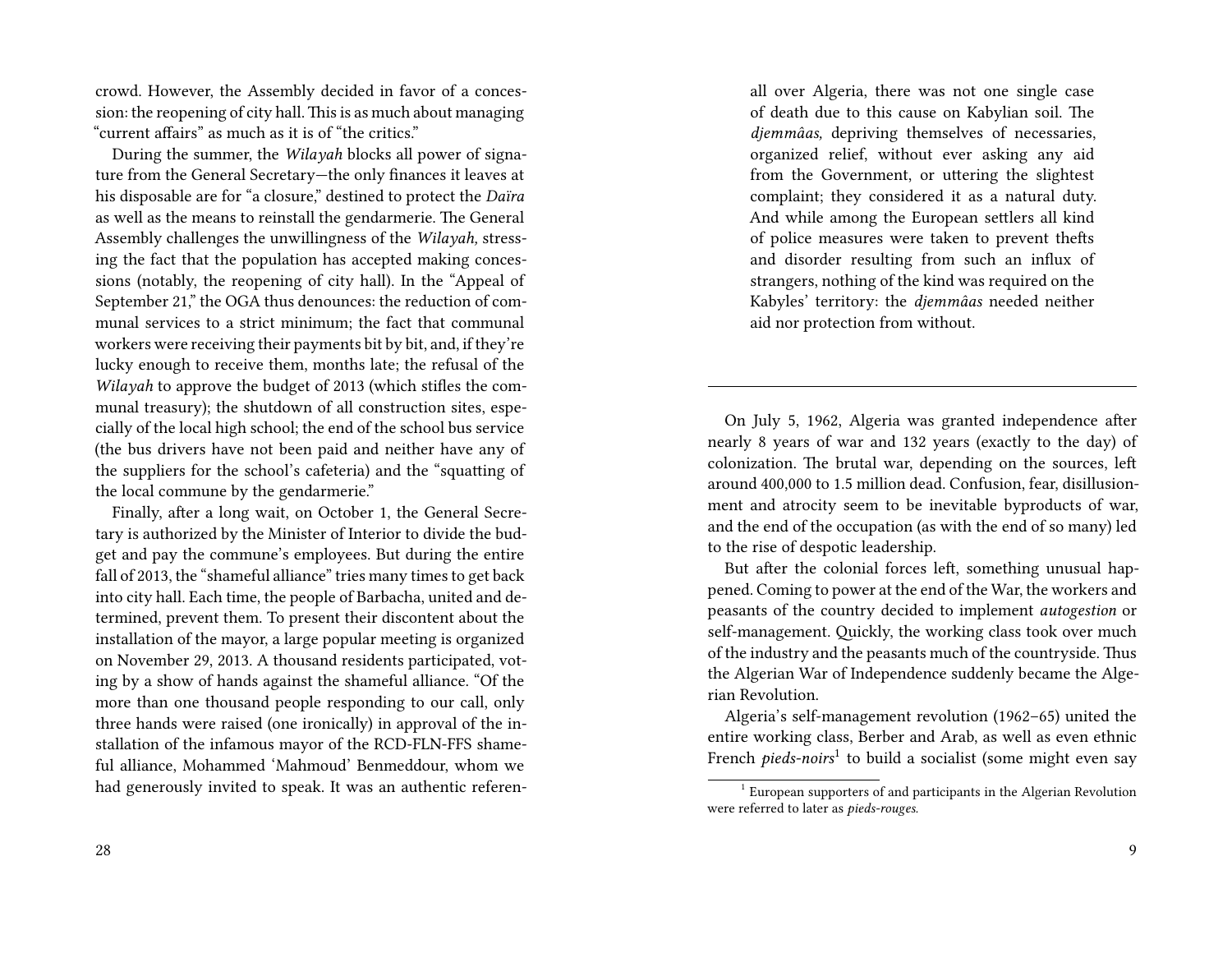"libertarian socialist") revolution that shook off the dead weight of political parties, including the Leninism and Stalinism that numerous bureaucrats were struggling to implement in Algeria and throughout most of the freshly decolonized countries. The struggle of the Algerian workers, peasants, and students was consistently hammered and wedged between various ideologies: religious conservatism, Leninism (or "vanguardism"), capitalism, nationalism, ethnic identity. Unsatisfied by each of these, an Algerian proletariat—people who had not read Marx and Engels, brought a communist party to power, or possessed any interest in centralizing power and the means of production in the hands of the State—had successfully done what socialists in the Cold War era were bent on preventing working people from doing: taking power *for themselves.*

"After independence, the Algerians turned to socialism, which to them meant self-management." (Autogestion ouvrière et pouvoir politique en Algérie (1962–1965), Monique Laks, 1970.) Revolutionaries in Algeria were quickly superseding Marxism and its apologists. Ukraine, Germany, Russia, France, and especially Spain are historically seen as the bastions of anarchist and libertarian socialist insurrection by means of self-management, especially in the form of workers' councils. The revolutionary reorganization of society got underway in Algeria along similar lines, with far less influence from Western thinkers, pushing itself to challenge both state control and private ownership of capital.

With an uncertain socio-economic future in postindependence, the new rulers of Algeria appeared inept. After the war, the General Union of Algerian Workers (*Union Générale des Travailleurs Algériens* or UGTA) issued the following appeal: "…our battle is soon going to take a new form… The resumption of economic activity will allow the workers to take the initiative to be present everywhere, to participate, to direct and control the economy of our country." The UGTA continued an appeal to the newly-formed government and the

The path is still long and difficult. Therefore, the reinforcement of the self-organization of the population must be our permanent task: it is necessary to strengthen the current village committees and create new ones in villages and neighborhoods not yet organized. Because the relative return of the maintenance of the Daïra and City Hall constitutes an important step in our fight, the real development of our Commune must be our strategic objective. […] These are our true battles: the Buâmran mine, the mini-dams, town fuel resources, the high school, the CEM of Tibkirt, RN 75,<sup>13</sup> the Commune's and Wilayah's roads, telephone and internet services, machines, agriculture and forestry, youth and leisure, etc. A true synergy of the people at the bottom of society is more than indispensable to move forward and succeed with this project.

April 19 and 20, 2013, the Assembly is in charge of organizing the festivities commemorating the Berber Springs of 1981 and 2001. It is in this context that the idea emerges and gains momentum that a people's assembly is the best and most legitimate means to solve the problems of the inhabitants and collectively improve their lives. In their Communiqué No. 26 of May 2013, the OGA states that it's convinced that the nomination of the General Secretary to manage the *Daïra* does not bring desired solutions for the population. The Assembly also denounces "all tentative desire to rehabilitate the mayor of the alliance and his team in order to put them in command of our glorious commune." Rightfully, on May 22, Mohamed Benmeddour, his team, and the members of the "alliance" tried once again to enter city hall. But they were again pushed out by the

<sup>13</sup> RN: *Route National.* A highway. *—Trans.*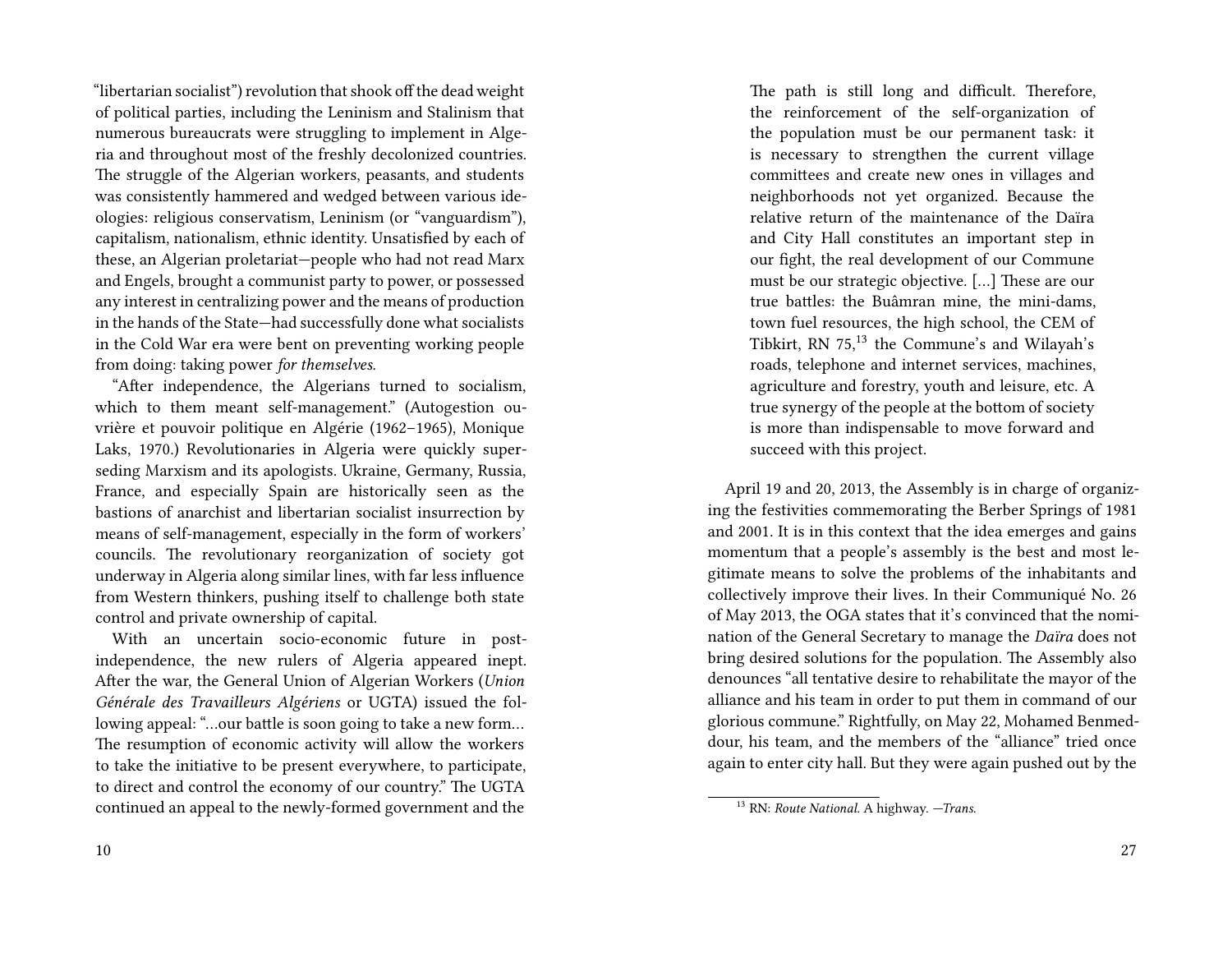That Sunday, March 24, marks a turning point. Faced with 2000 demonstrators blocking the headquarters of the *Wilayah* of Béjaïa, the *Wali* calls on riot police who intervene with extreme brutality, injuring many people—one young demonstrator even has both legs broken.

Twenty-four people are arrested, including Sadeq Akrour, the PST mayor, who is released—with bandages around his head from the beatings—after 24 hours from the pressure and acclamations of hundreds of people that came to wait for his release. On March 25, the OGA announces a new general strike in Barbacha to pick up the comrades that were arrested the day before in Béjaïa.

Emotions run high in Kabylia as they do in the entire country. Especially since during this time news has spread of the government's use of police force against the demonstrations of unemployed workers in the south. "This is how, while struggling for the unconditional liberation of our six comrades under judicial control, it is now more urgent than ever to find new methods of struggle in order to prevail with the success of the so-called principal demands," states Communiqué No. 20 of March 26.

The mobilization does not weaken. On Sunday, March 31, hundreds of Barbacha's residents demonstrate again in front of the court of Béjaïa where six of their own are scheduled to appear for a hearing. They demand all legal proceedings be suspended. They also announce national actions for upcoming days to impose the dissolution of the municipal council and to demand new elections. The OGA calls for a general strike in Barbacha and a gathering in front of Béjaïa's courthouse on April 9, the trial date of the 24 arrested. More than a thousand demonstrators rally in front of the court to protest and the general strike is massively undertaken.

All this pushes the population to further develop methods of self-organization. Communiqué No. 23 of April 11, 2013 states: French former owners of the farms and factories to reopen them. The UGTA stated that if there is "a negative answer, the government must organize a system of management by the workers." The request fell on deaf ears at first, but workers' self-management continued to come into discussion and was granted official status by Ahmed Ben Bella, the first President of Algeria, in September 28, 1962 in his inaugural speech (plausibly, however, to outstrip his bourgeois competitors with his bureaucracy). After Ben Bella was overthrown by Boumédienne in a *coup d'état,* self-management and the workers' movement were targeted by the new regime that blended Islamic fundamentalism and technocratic state-planning, destroying self-management in a few years' time.

The movements of the "Arab Spring" were particularly intense in Algeria; but they were preceded by several Berber Springs. In 1980, a lecture on Kabyle poetry by Moulod Mammeri was banned at the University of Tizi-Ouzo. This sparked the first spontaneous Berber Spring, a series of riots and strikes aimed at demanding status for Tamazight as a national or official language, and culminating in other attempts to change Algerian society. Another Berber Spring broke out in 1988. A civil war erupted in 1991 and lasted until 2002.

On April 18, 2001, an event occurred that again put Algeria and the Kaybles in the international spotlight. Guermah Massinissa, an eighteen-year-old high school student arrested in Tizi-Ouzou, a city in Kabylia, was shot by police while in custody under very mysterious circumstances. Rioting broke out almost immediately, causing what was dubbed the "Black Spring." As often occurs in uprisings against State-sponsored murder, the entirety of the society and everything it produced was called into question. A movement emerged for an autonomous Kabylia.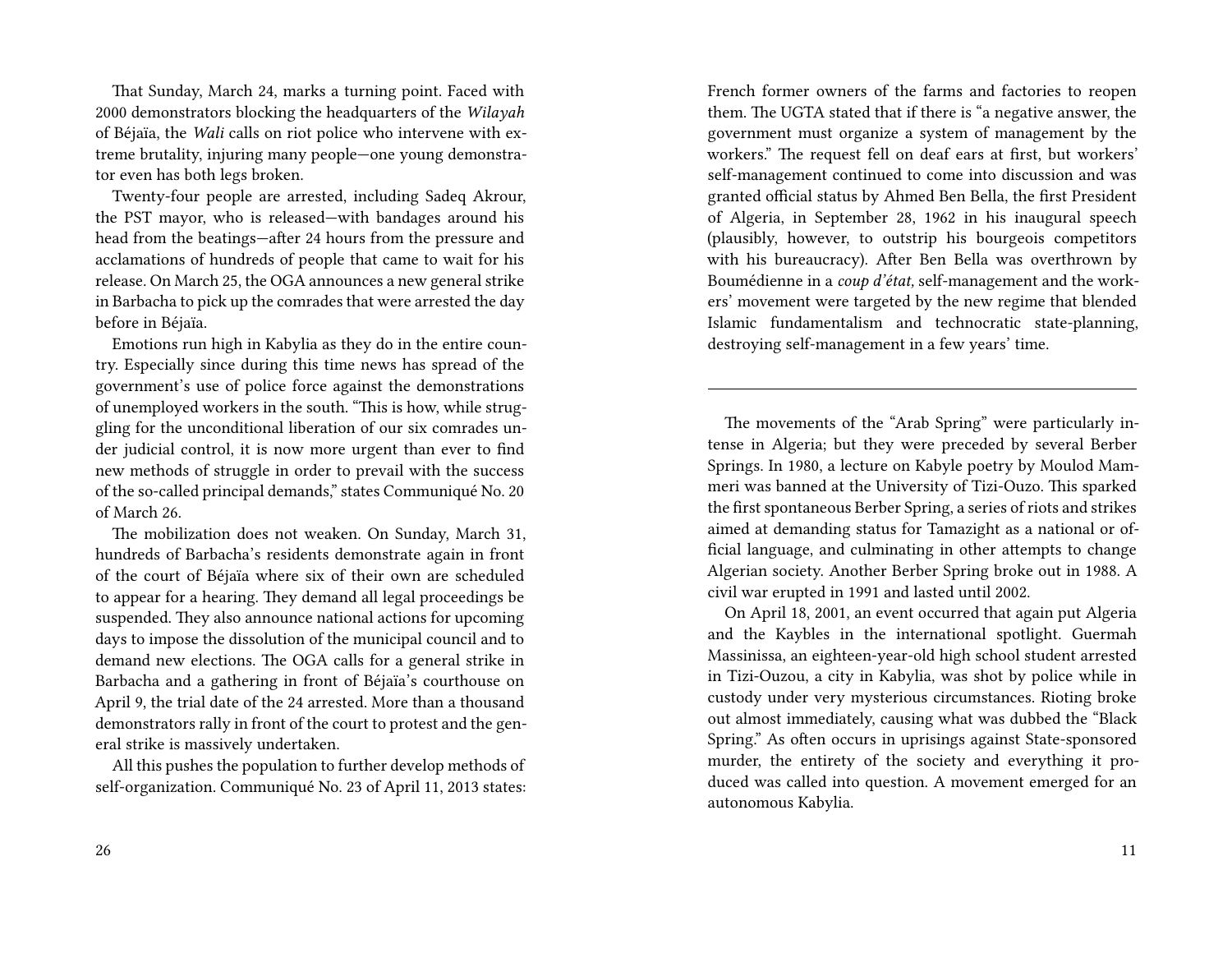This revolt elucidated what the insurrectionaries were ultimately attempting to do and what they wanted to communicate to Algeria and the rest of the world: they refused to be led or dominated by anyone, French, Arab, *or* Kabyle.

Men, women, and children all over Kabylia participated in this third Berber Spring. The common slogan chanted was "You can't kill us, we are already dead!" (Somewhat more intimidating than "We are the 99 percent.") Kabyle women were particularly active in the revolt, voicing their disgust against the possible State-sponsored murder of their brothers, husbands, boyfriends, fathers, and sons.

Government offices, courts, police stations—all repressive infrastructures of the State—were put to the torch. Showing a thoroughgoing critique of all the different things that restricted their liberation, the rioters went after the buildings of political parties and Islamic fundamentalists. The Islamists, whose ideological terror paralleled the State's autocracy culminating in the deaths of countless Algerians, saw their meeting places turned to ash. By the end of the month, the entire region of Kabylia was in total revolt. Every attempt at negotiation with the Algerian government was rejected by the communities of resistance. Police and Islamic fundamentalists were consistently driven out of villages and cities. Labor unions and left-wing parties were shunned as all attempts to take authority were considered traitorous, including voting in the elections.

The people of the region recreated the *aarch* (similar to Kropotkin's aforementioned system of the *djemmâa*), a method of coordinating the needs of the community with revocable delegates from the village assemblies (see Wolfi Landstreicher's *Autonomous Self-Organization and Anarchist Intervention*). Via *aarchs,* the community runs decisions by consensus and assembly. By rejecting hierarchy, it purges the old Algeria—and the old world itself—that asserted its

implemented, but they don't suffice for the Prefecture to give in. In Communiqué No. 9 of February 4, 2013, the Assembly speaks of the risk of a "fratricidal bloodbath among Barbacha residents" if the demands of the population are not met. Faced with the "masquerades" of a power that's attempting to criminalize them, they become from then on an organ of people's self-management.

Our movement is jealous of its own independence. It is above all parties and all partisan logic. We pronounce our decisions in total democracy (direct, we should say) in an Open General Assembly that we have adopted as a popular commitment to our conscious organization. […] We forbid you to judge our method of struggle. We have already declared that we have passed the stage of rioting. Our movement is highly peaceful and of an exemplary maturity.

On February 11, the minority opponents of the OGA try again to enter the PCA to reinstall the "Mafioso" mayor, but they are stopped by the local population blocking access to city hall. In response, the Assembly calls for a new gathering in front of the *Wilayah* on February 17. The *Wilayah*'s administrator agrees to meet with the representatives of the OGA and the PST. During this meeting, the decision is made to reopen the *Daïra,* but without its official leader, and confer limited administrative powers to the General Secretary of the *Daïra,* Toufik Adnane. He is in charge of the Assembly's management of the "current affairs of the commune," meaning mainly administrative records, the payment of municipal employees as well as the deliverance of birth and death certificates (which the population needs to proclaim its rights). In consequence, the representatives of the OGA decide to cancel the rally scheduled for February 17. But they plan a new "peaceful" march and encampment in front of the *Wilayah*'s headquarters on March 24.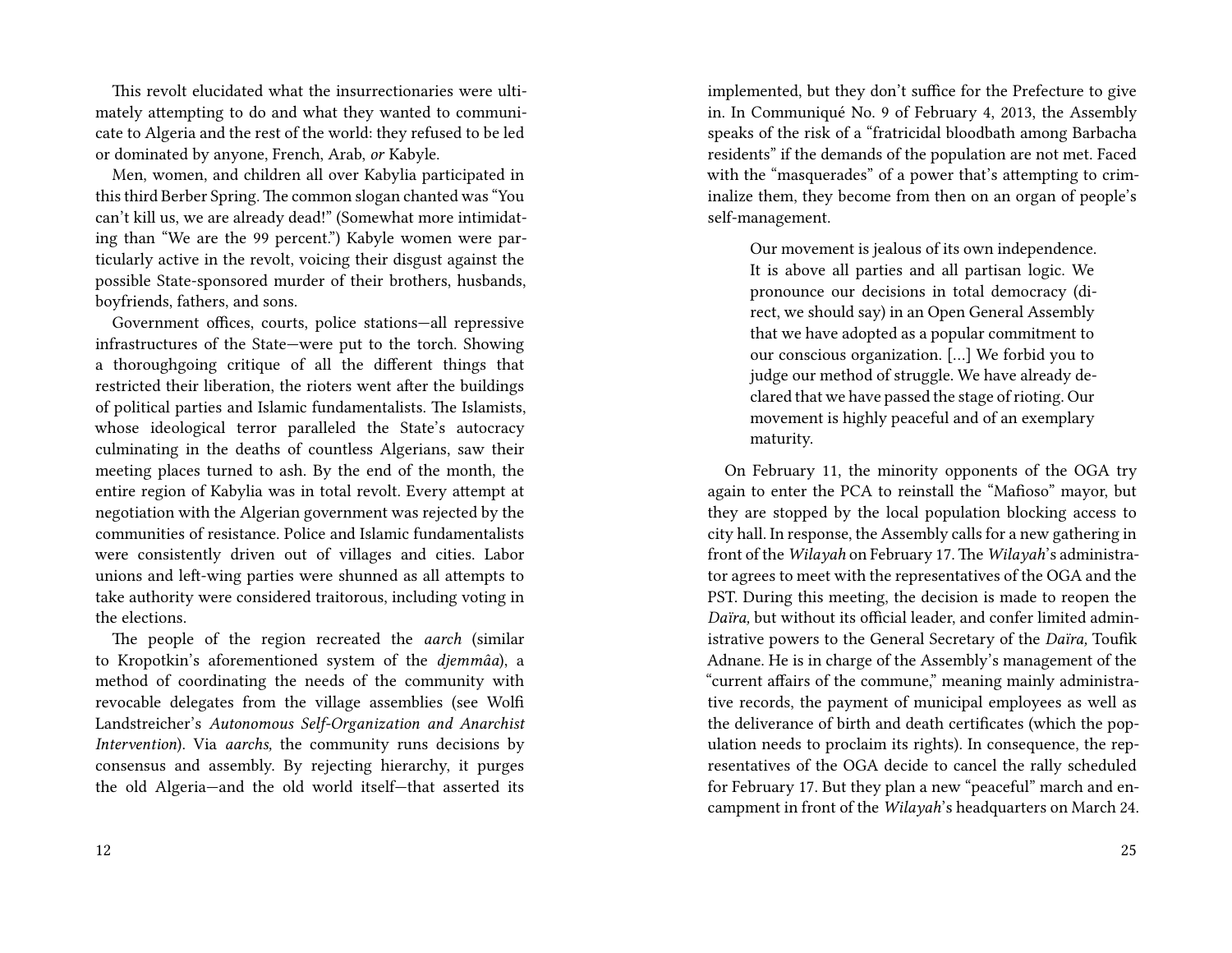the bottom of society, offer themselves as servants to global and imperialist capitalism.

The exceptional regime applied for so long in Kabylia and the regimes of repressive terror deployed during the Berber Springs and the 1990's both left permanent scars on the relationships in Algerians' movements regarding the use of violence. In Barbacha, the majority of the population—which participated in the burning down of a police station thirteen years earlier [in 2001]—seems to prefer occupations and blockades of buildings, roads, or towns as well as mass marches and general strikes. But in the debate between the residents (which we attended), the partisans of armed insurrection, although in a minority, are not stigmatized or cast aside; they are respected in their perspectives and are integrated into the struggle. It seems there is a predominant will to minimize employing acts of violence the more co-opted they can be by power and the more useful they could be to justify the remilitarization of the territory, while completely undertaking all forms of offensive direct action when the situation necessitates it. For example, a young anarchist in Barbacha who is very involved in the Assembly prefers what he calls "nonviolence," and says, "even in my interventions within the movement, I defend the idea of sometimes utilizing violence, such as, for example, burning the ballots next April 17 [the date of the presidential elections]. I see all the psychological scars of past movements, like the events of 2001. Just seeing a gendarme makes us want to burn everything down." In Barbacha, these debates seem to uplift the movement rather than dividing it.

The general strike of January 31, 2013 is a success. During the popular meeting at the end of the day, much of the population decides to organize a march and then a sit-in in front of the *Wilayah* of Béjaïa on February 3. The OGA adds "a more radical action, namely the blocking of street traffic access to both entrances of Béjaïa." Both of these actions are massively

24

assault on freedom through the police state and Islamic fundamentalism.

Habiba's father, an ethnic Kabyle, was married with two daughters during the Algerian War of Independence. He was a *harki,*something he did not like to talk about. It was a poignant subject in their household. Why would anyone choose to fight against his country and people? Wearing these two badges of shame, a *harki* and a Kabyle, was not easy.

The word *harki* has generally come to mean "traitor": in the Algerian context it refers to an Algerian soldier who fought on the French side of the war—sometimes not by choice. Habiba's father was told his family would be killed if he did not help the armed forces of France keep Algeria as their colony. In return for fighting at their side against the anti-colonial forces, he was promised asylum in France. He found a new life in France, where Habiba was born. Obviously, the transition wasn't easy for the family. They would have preferred that their country regain its independence from France, and it did, but they never were able to savor the victory. As a child, Habiba visited Algeria with her mother, but things were not the same as her mother had left it. As for Habiba, the experience was very disappointing. She had hoped for acceptance but instead encountered disdain from children in the village her mother grew up in. Being called a dirty Arab back in France was normal, almost expected, but to be called a dirty French in the land of her ancestors left her disheartened and confused.

It was a few years before she understood what it all meant. She was the daughter of a traitorous *harki,* a man who had betrayed his country and fled with hundreds of thousands of others. Or at least that was what those kids were told she was.

After that trip she had a better understanding of where she came from and she was never the same again. Everything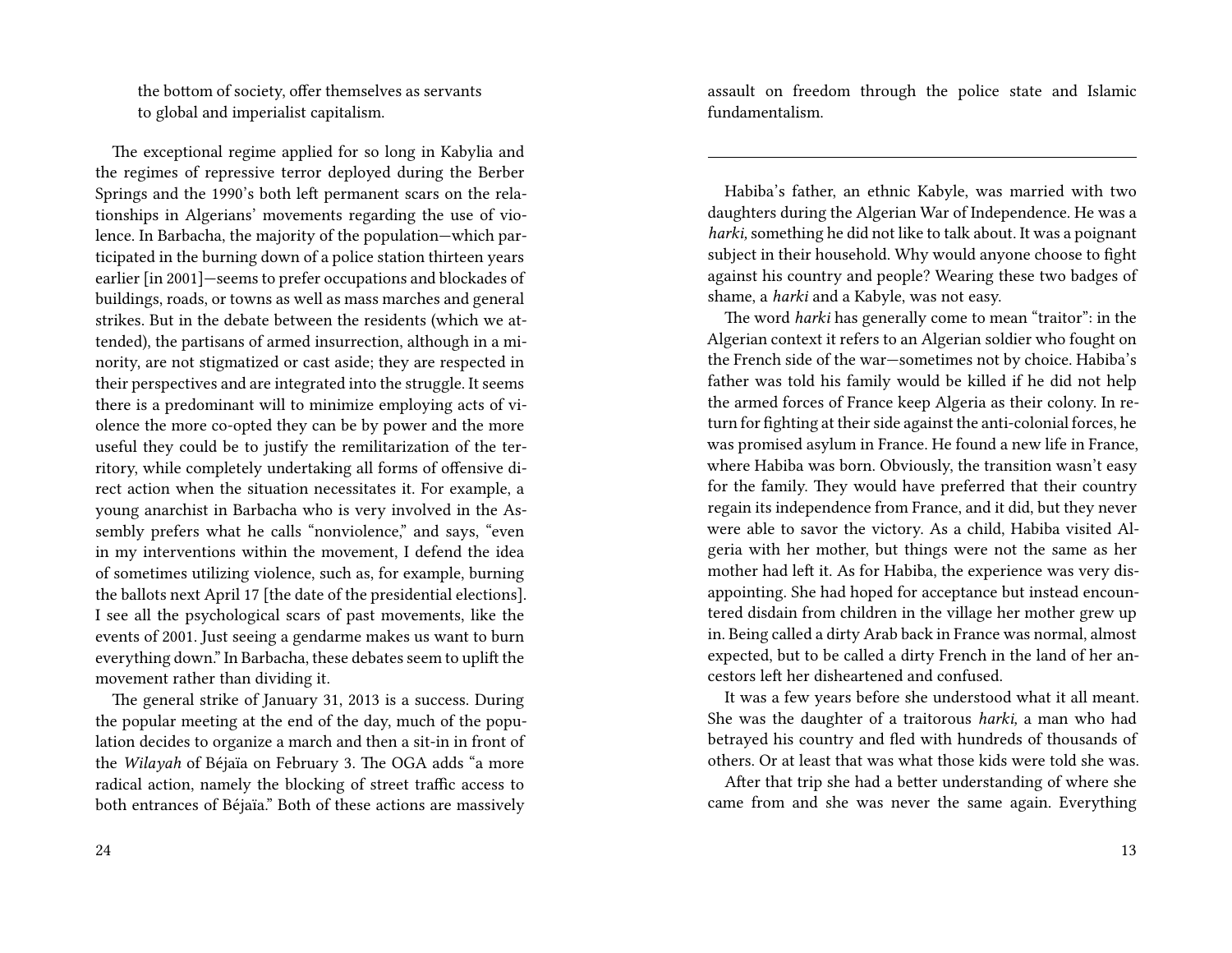she thought she was came crumbling down. It was only after decades that she discovered her true background: her parents had been Arabized; they were Kabyles assimilated into the Arabic culture and language, and all her life she was made to believe she was part of a culture that deep down she knew she was never part of. Today she is proud to say that she is part of the Kabyle people, some of the most resilient and courageous people in North Africa. Today she hopes that the people of Kabylie will keep fighting for their rights, for their language and to regain their independence.

In translating this piece and presenting the existence of the movement in Barbacha to the English-speaking public, we strongly felt their struggle needed to be known to a wider audience. We did so not just simply to offer a mere news piece to enlighten the Anglosphere on the *zeitgeist* in northern Algeria, but to inspire others, to move people out of pessimism and fatalism, to show them resistance and change are not impossible. Furthermore, we do so for the people of Barbacha's request for support and solidarity outside of Algeria, as they have stated plainly that they wish to unite with everyone across the world who yearn for freedom from oppression. We present this project to serve as outreach in order that their struggle might connect with other struggles against authoritarianism, hierarchy, capitalism, and racism.

## **Echoes of the Free Commune of Barbacha**

*Barbacha is a small region in Kabylia, made up of 34 villages with 27,000 inhabitants. Since 2012, the people there decided to forego holding the reins of municipal authority to instead develop diverse forms of self-management, notably via their Open General Assembly (OGA). Matouf Tarlacrea was there a few months ago accompanied by friends. He brings with him this collective story.*

January 26, 2013: the six legitimately elected members of the PST and the NRD (*Rassemblement national démocratique*11) resigned and gave their power of attorney to the Assembly to move toward the dissolution of the PCA and to provoke new elections. The Assembly also decided to demand the resignation of the entire prefecture. In its Communiqué No. 6 of January 29, 2013, it calls on the entire population of Barbacha and "every person convinced of the justness of our battle, wherever they may be" to stage a general strike on commune territory on January 31, with "the shutdown of all access from midnight to 4 pm." The communiqué ends, *"Long live the people, organized and conscious. Long live the people's solidarity. We are moving forward."*

But on January 30, the FLN building is burned down. Claiming their strategy to be "peaceful," the OGA condemns this action which it sees as provocation from the State to justify its repression. Communiqué No. 7 of January 30, 2013 proclaims:

We are telling all Hamhamists, $12$  enemies of the people at the bottom of society, that these kinds of acts will only reinforce our determination to fight you, you and your sponsors, until victory. Our battle is neither tribal nor individualistic. It is a real class struggle that started in Barbacha. It is the will of the people against the will of bourgeois and mafia power that, instead of serving the people at

<sup>&</sup>lt;sup>11</sup> National Rally for Democracy, liberal party founded in 1997. *-Trans.*  $^{12}$  Opportunists that only act to fill their bellies.

<sup>14</sup>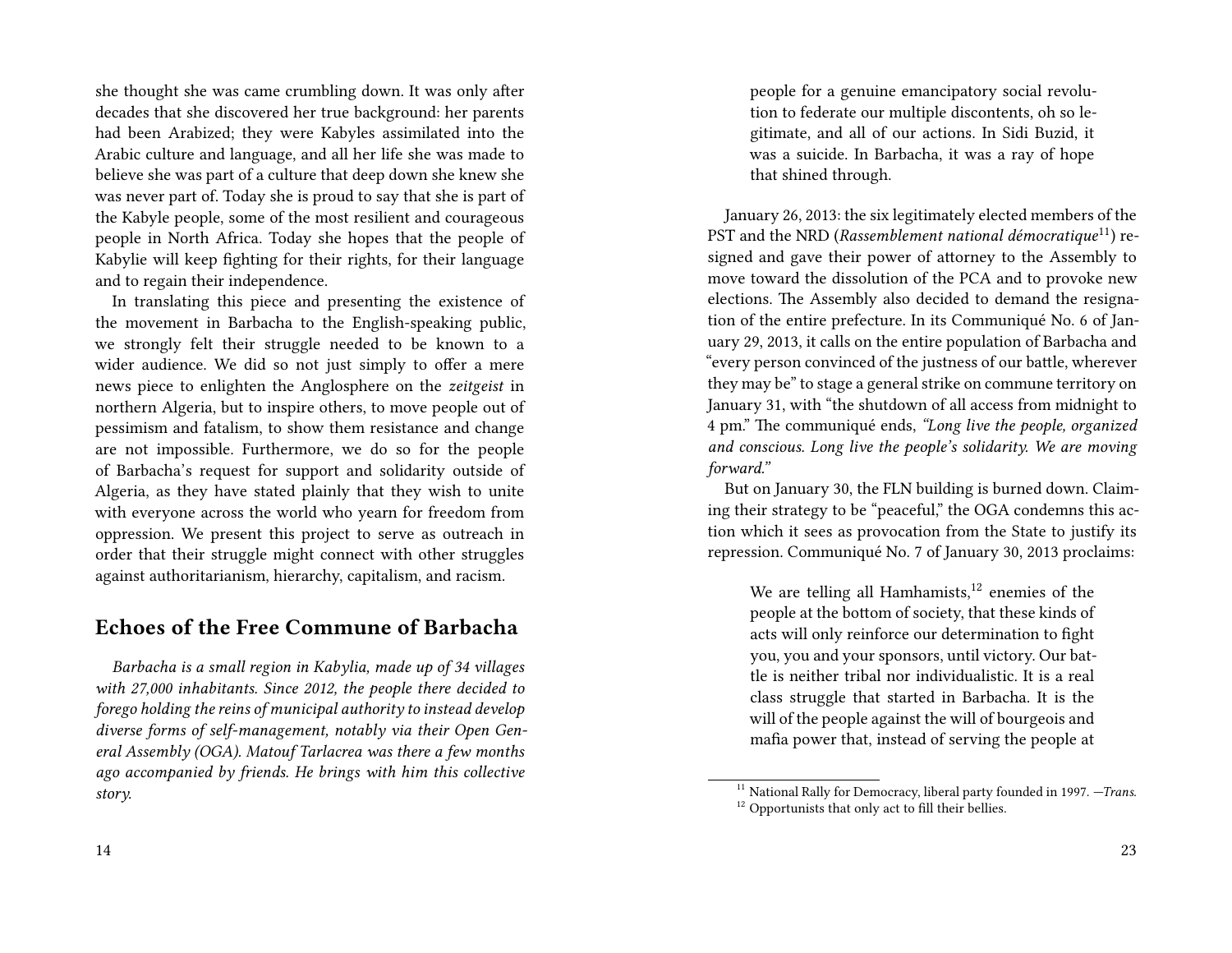- Quarantining those elected by the shameful alliance, requiring that they resign within 24 hours, the denunciation of their sponsors and support as well as all participants in the various attempts at manipulation in the instrumentalization and intimidation of high school (and other) students and communal workers;
- The construction of a general strike and other large-scale actions.

Therefore, the General Assembly is not just an organization for struggle and resistance. It has become an everyday meeting place and takes charge of various aspects in the maintenance of the commune: trash collection, the distribution of fuel for schools, cleaning, etc. Mabrouk spoke also about how the employees of the People's Communal Assembly (PCA) hadn't been paid in four months: "These are people who have four, five, or six children. In order to take care of them these past four months, we organized together to find money and food, to respond to their needs… In addition, we help the sick who may be in need of passports to travel to France or Belgium for healthcare, and we take care of that for them. We also do the same for the maintenance of schools, supplying them with fuel and supplying their cafeterias." Some business owners and residents even contributed to finance certain projects. Mabrouk recounts: "This is how we've worked from then until today. We have assemblies all the time, we work in solidarity. We want a PCA of the people, not a PCA of power."

This collective handling of the organization of the commune leads to a form of revolutionary radicalism. In its "Open Letter to Everyone" dated January 22, 2013, the OGA announces:

We will spare no effort to build any bridges necessary to expand our movement to all the Algerian

Barbacha—*Iberbacen* in Tamazight, the Berber language—is a region in Little Kabylia, Algeria, self-managed by its inhabitants since the end of 2012. "Barbacha is just a small hamlet left aside from all the treasures of Algeria," says Da Taïeb, an elder of the Commune. "It's a poor region located in a mountainous area. We have no trails or roads."

As in other regions, the peasants and workers of Barbacha fight day by day to live a dignified life confronted with all the forms of exploitation and oppression imposed by the State and capitalism. But in Barbacha, something else has also created itself. The 27,000 residents of these 34 villages comprising the population of Iberbacen, effectively self-organized through the Open General Assembly (OGA), established a collectivelyoccupied building. "In Barbacha, we have created this house to protest against the system that crushes us endlessly. The system that governs us right now is rotten," says Da Taïeb. He and a few others welcomed us in February 2014 with their story and showed us their archives.

Here are a few sketches of these roads drawn by the people of Barbacha—paths for all those who are fighting for emancipation all over the world.

#### **A Tradition of Insubordination and Autonomy**

The region of Barbacha has been a site of Berber resistance against all colonization as well as a place of continuous battles for Tamazight culture and language. This has been imbedded in the long history of the struggles of the Kabyle people for autonomy and independence. The region cultivates this with the methods of practicing mutual aid and solidarity, insubordination and insurrection that are passed down from generation to generation. "It's a movement that was born in 1979. And this fight for culture, for language, for everything, continues. Be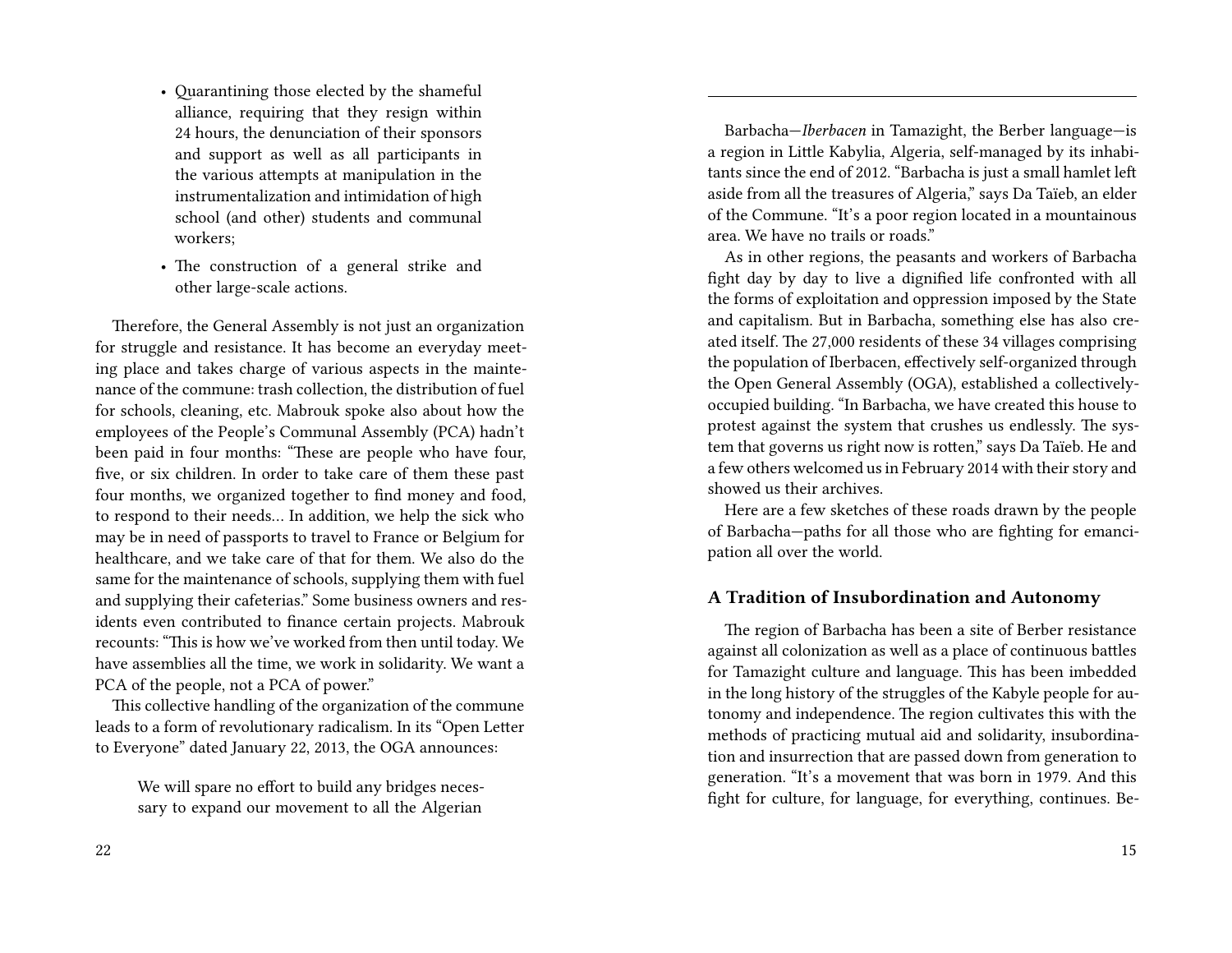cause we are not [yet] independent!" says Da Elhamid, a welder in central Barbacha.

Like most parts of Kabylia, the region revolted in 2001. Among what was obtained were cultural rights, and those revolts allowed the inhabitants to eliminate numerous police stations and *gendarmeries*<sup>2</sup> which were opposed to all forms of struggle and any autonomous social life.

On top of the harassment, the racketeering and the systematic brutalities, the Algerian State for a long time applied a strategy of tension based on murder and civilian abductions as a form of permanent counter-insurrection. Faced with an exceptional regime, the people did not give in. In 2001, they expelled the police and military forces in the Barbacha region and burned down their buildings. Mabrouk, an English teacher in the commune, explained that the population was doing without security services for thirteen years: no gendarmerie, no police. During those thirteen years, no crimes or infractions were committed.

Amazigh, a youth from the region, has determined that the gendarmerie "is of no use. On the contrary, it oppresses. It's not there for our security. For twelve years, we organized ourselves in village committees. Each village assures its security by its own residents." It is in this collective self-defense experiment that new forms of communal self-organization have been created. Mabrouk further explains, "We organized ourselves. Each village has someone responsible. And the people of these villages organize together. If there is an enemy that wishes to enter, we create a security post at night and we organize with everyone to help in teams." He goes on to explain that after four years, people got in the habit of living without these security teams. "But as soon as there's a problem, everyone will

16

sovereignty: may the year 2013 be a good and happy one of solidarity struggles and all that can be gained from them!"

To get to Béjaïa from Barbacha, it's about 40 kilometers (25 miles). Not exactly next door. The demonstration of January 5, 2013 nevertheless unites over a thousand people. The protestors block the main road leading to Béjaïa to demand the organization of new elections. This demonstration marks the effective involvement of the residents of other communes in other *Wilayahs.* A solidarity even more valuable emerges knowing that legal proceedings would be charged against militants accused of blocking city hall.

Communiqué No. 4 shows that in the space of autonomous struggles, there emerge new forms of collective organization:

In detailing its durations of battles, the General Assembly (GA) made the following propositions:

- The reinforcement of its self-organization by the integration of more delegates and volunteers of all villages by their distribution into commissions according to the tasks it has accomplished and the demands to stop and take charge;<sup>10</sup>
- An improved organization of volunteer actions concerning vigilance and security as well as trash collection, particularly around Suq n Tlata;
- Taking charge of repairs in different sectors: the supply of drinking water, sanitation, public lighting, etc.;
- Scientific and cultural activity in organizing nightly festivities after the GA's tasks are completed;

<sup>&</sup>lt;sup>2</sup> Generally unknown in English-speaking countries, a "gendarmerie" is a French word (and French invention) for a military police force involved in the law enforcement of rural regions. In Algeria, they are substantially militarized and brutal, thus particularly despised. *—Trans.*

 $10$  This peculiar phrasing at the end of the sentence is in the original French. *—Trans.*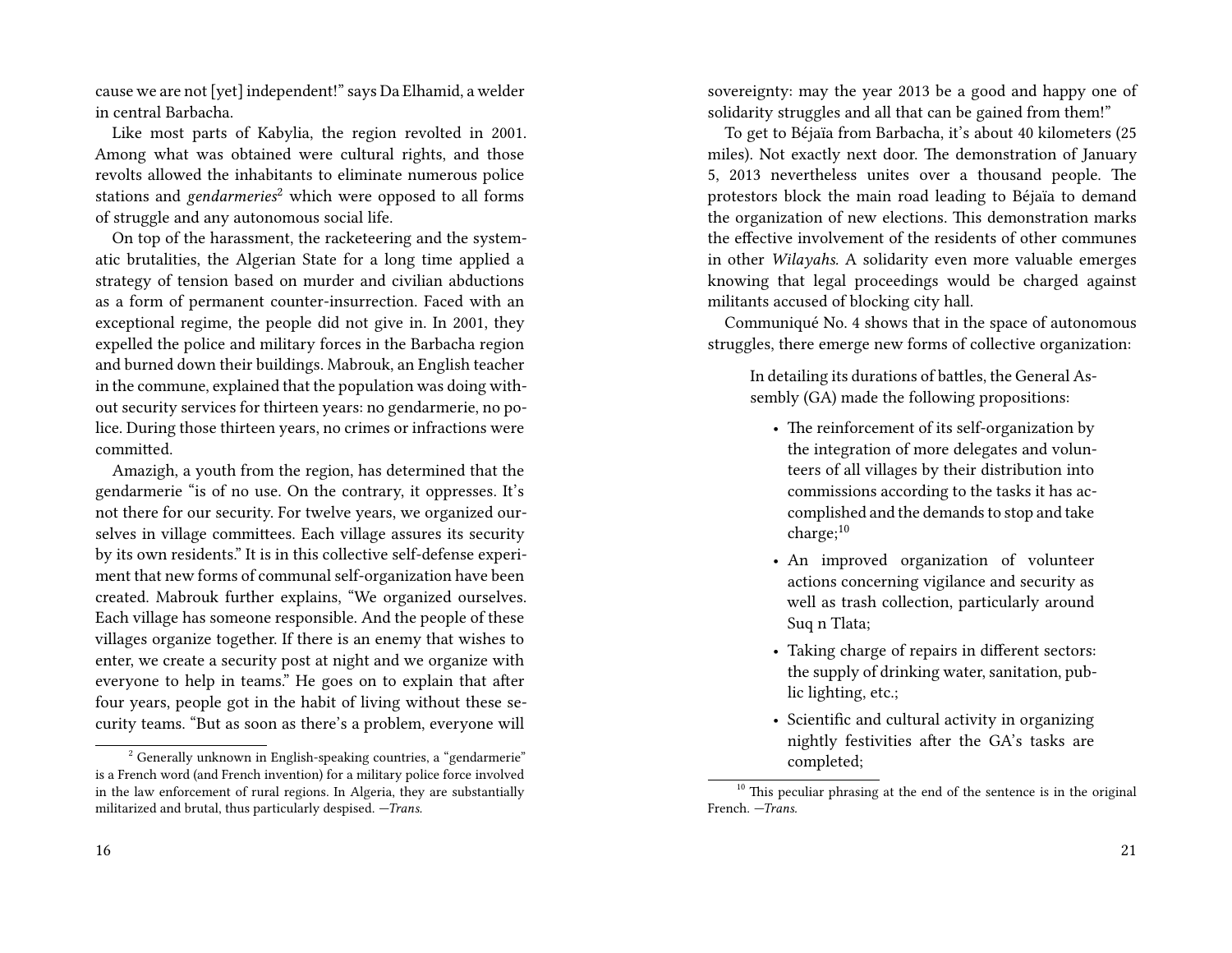Little by little, the Open General Assembly of the residents of Barbacha has replaced the centralized and authoritarian management of city hall. At first limiting itself to the struggle against the State, it extends itself, little by little, to different domains of collective life. A path to the basics has anchored in a unique history.

### **The Autonomy of Struggle and the Struggle for Autonomy**

It's in this battle against the installation of a fraudulent mayor by the State and the big political parties that the Commune of Barbacha creates self-organization. While the swindler mayor tries to settle in the PCA (the People's Communal Assembly, *Assemblée populaire communale,* or "city hall"), accompanied by an attorney general, a crowd assembles a first time to prevent access. Resolutely determined to solve the problem, the residents decide to block all access to city hall. Hundreds of them, including activists from the FFS and the RCD, in disagreement with the elected parties, mobilize day and night, occupying and blocking all municipal services (the registry office, etc.) and prohibit the slightest meeting of these elected puppets.

"The interests of the Commune, which is in a state of stagnation, come before all other interests, and our interest today is to place Barbacha back on track; this can only happen by the resignation of all elected officials," announces the second Communiqué of the OGA (December 30, 2012). Communiqué No. 3 points out the strategies of rottenness exercised by the State against the population to create divisions among those mobilized against them. This text calls for the dissolution of the PCA, the nomination of a temporary leader of the *Daïra* to manage administrative affairs, and a rally for January 5 at the headquarters of the *Wilayah* of Béjaïa. The assembly signed off, "To the peoples and populations of the world fighting for real

come together and organize and fight." In Barbacha, there are not even State-run courts: justice is rendered on the traditional model of the *aarchs,* the councils of the wise.

## **The Shutdown of the** *Daïra***<sup>3</sup> and Its Replacement by the Open General Assembly**

The direct conflict with the Algerian State and its structures grew even more divisive during the preparation of the municipal elections of November 2012. During this time, the *Wali* (governor) Hemmou Hmed Et-Touhami actually refused to register the PST, $4$  largely supported by the residents of Barbacha. They decided to fight so that the PST could be registered. And they won this cause. In the elections of November 29, the PST finally got 39% of the vote, with six out of fifteen elected. Clearly their list is the majority.

Except that the four other parties on the list formed an alliance to impose another mayor, Benmeddour Mahmoud, of the RCD. And this occurred despite the existence of a law declaring that a list that has obtained 35% of the vote can nominate the new mayor. The election was held even without the PST member list present, who had not even been notified of this. This *"shameful alliance,"* as Barbacha's residents called it, united the

 $3$  Subdivision of a Wilayah (prefecture), that is to say, a sub-prefecture. [A Wilayah (an Arabic word) might be better understood in English as "region," "province," "county," etc. A Daïra, unique to Algeria and the Western Sahara, can be best translated as "district." —Trans.]

<sup>4</sup> PST: *Parti Socialiste des Travailleurs* (Socialist Workers Party), an anticapitalist and internationalist party founded in 1989, a member of the Fourth International.